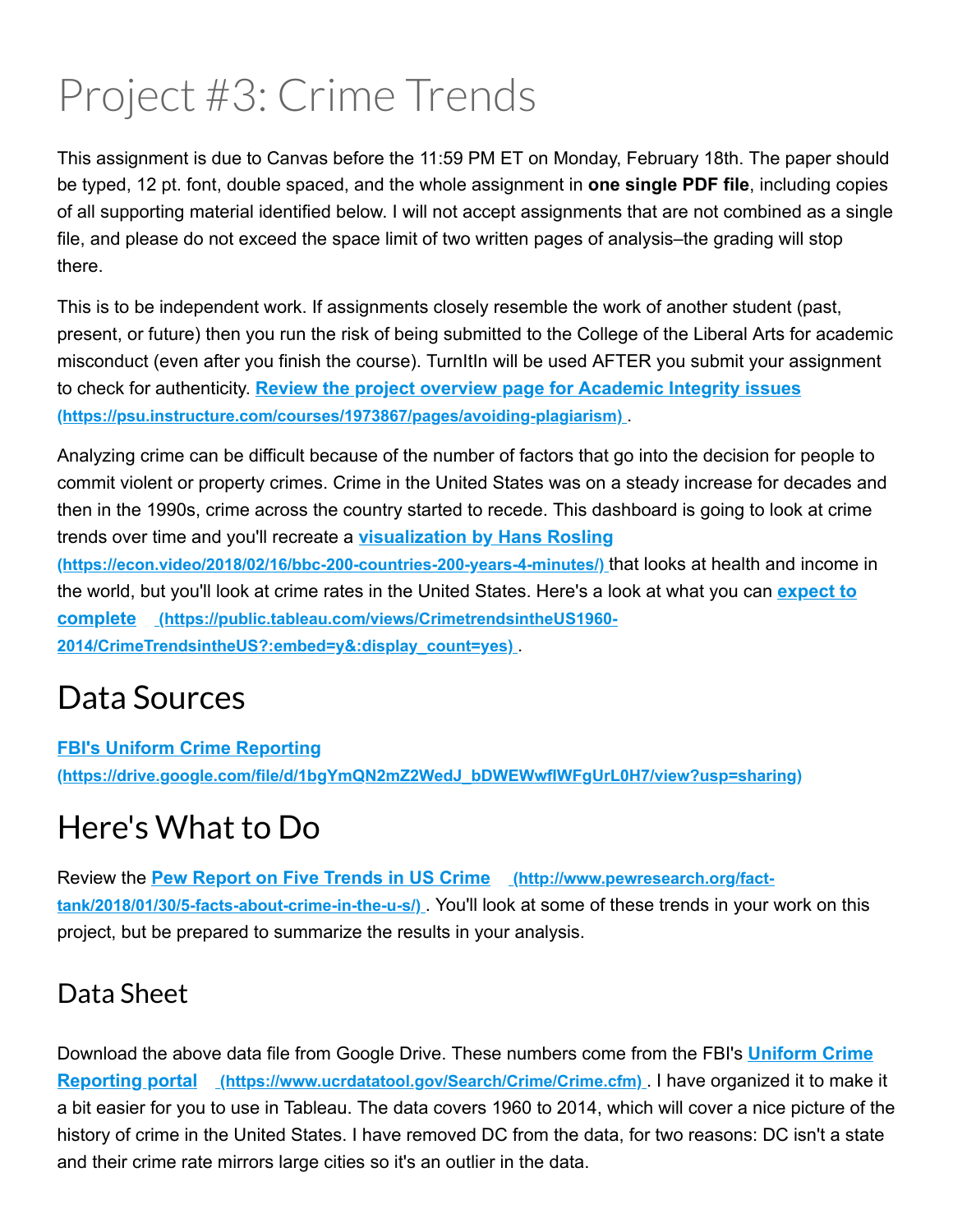### Tableau Work

Create a new workbook and connect the Crime Trends data set from the link above. Create a new worksheet and title it "Crime over time." In the Dimensions window, change the data type for the Year variable to "Date." Let's create two folders in the Measures window to make it a little easier to organize. Create a "Property Crimes" folder and a "Violent Crimes" folder and place all measures associated with each of those crimes in their respective folders. To create a folder, select the measures you want to group together and then right click and select Folder.

#### *Crime Over Time*

Let's recreate Hans Rosling's graph, but let's put the violent crime rate on the horizontal axis (columns) and the property crime rate on the vertical axis (rows). Drag the State dimension to the viz window and you'll create a scatterplot showing each state's sum of property and violent crime rates from 1960 to 2014. To get a year-by-year look at crime rates, drag Year to the Pages pane in the top left. Because we have some information about the location of the state, let's color code our observations by region. Drag the Region dimension to the color box in the Marks window. Now the circles are color coded based on where the state is located in the United States. This region dimension is based on the **US Census's designation (https://www.census.gov/geo/reference/webatlas/regions.html)** .

To see the moving graph, use the pages player on the right side to animate the graph. We'll edit this feature below, but you can at least see how crime has changed over time for your states. We can also base the size of the scatterplot dots based on the size of the state so that we can more easily see what large states (like California, Texas, and Illinois) are doing. Drag the "Population" measure to the size box on the Marks pane.

Be sure to update the features of your data visualization to ensure they look good, including:

- Update your title to reflect what's being shown.
- Change your horizontal axis to show full values, not "K"
- Update the axis labels to better reflect how the crime rate is measured
- Change the shape of your scatter plot to filled-in circles and increase their size a bit. Change the color opacity to 70% so we can "see through" the observations.
- Update the Tooltip to remove variable names and replace with more appropriate names or remove variables if you feel they aren't relevant
- Update the title of the "Pages" player and have the graph loop the playback.
- Update the title of the Population legend.

#### *Murder by Region*

Create a new worksheet titled "Murder Rates by Region." Earlier this semester we looked at capital punishment and discussed the Supreme Court's moratorium on using the death penalty. In this data viz we will track the murder rate by region and highlight the area associated with the moratorium. One of the interesting statistical stories of capital punishment is that southern states tend to have both the highest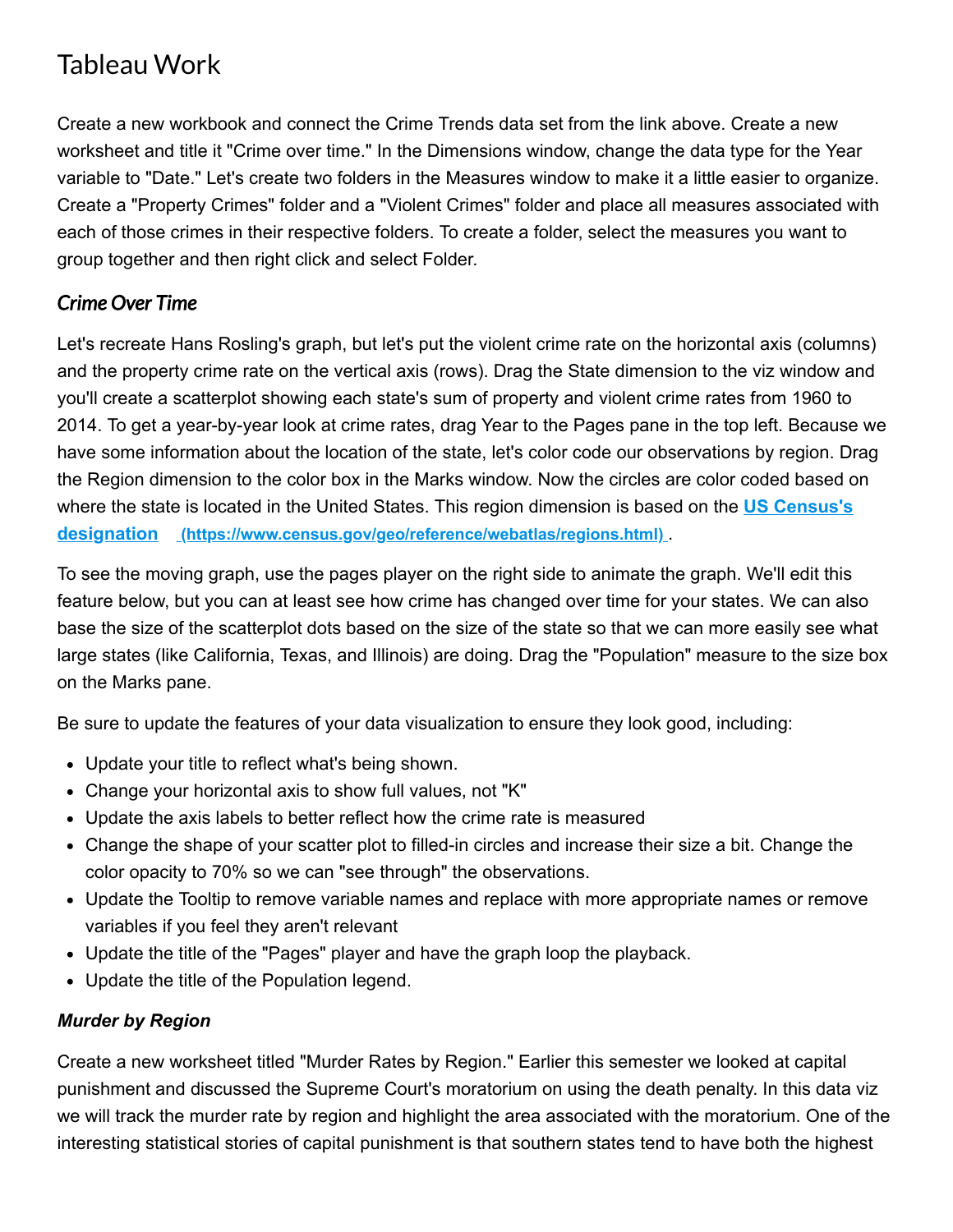usage of executions, but also the highest murder rates in the country, suggesting that the deterrent effect may not be working.

Select Year and Region from the Dimensions window and Murder rate from the Measures window. Select line chart from the "Show Me" tab and Tableau will create 4 lines tracking each region's cumulative murder rate. In the rows window, change the measure from sum to average so that we can track the average murder rate in each state in the region.

Let's now highlight the time range that the moratorium was in place. Right click in the Measures pane and create a new parameter. Title this parameter "Start Date," change the parameter to a date, and enter the date for the start of the moratorium. Create a second parameter titled "End Date" with the ending of the moratorium. Right click on the horizontal axis and add a reference line. From the dialogue box, select reference band, which will highlight an area of the chart. Start the band from the Start Date and band to the End Date. Change the color to something other than grey.

Be sure to update the features of your data visualization to ensure they look good, including:

- Update your title to reflect what's being shown
- Update the axes labels to better reflect what's being show
- Add labels to each line and remove the Region legend from the side
- Add a annotation to the area of the moratorium and describe why that section is banded
- Check the tooltip to ensure the results are nicely presented

#### *Crime Trend in Your State*

The last portion of your workbook will look at crime trends in your state. Since violent crime definitions have changed since 1960, let's look at property crime in your state. Create a new sheet and title it "Crime in STATE" and enter your state's name in the title. We're going to create a **stacked vertical bars chart** (https://kb.tableau.com/articles/howto/stacked-bar-chart-multiple-measures) that shows the total amount or property crime and breaks the bars down by the type of property crime.

Drag Year from the dimensions pane to the column entry box. Drag "Measure Names" to the color box on the Marks card. In the Marks pane, right click on "Measure Names," select Filter and then select only the property crimes then click ok. From the Measures pane, drag "Measure Values" to the rows entry box. If necessary, change the mark type in the Marks card from automatic to bar.

Be sure to update the features of your data visualization to ensure they look good, including:

- Update your title to reflect what's being shown.
- Update the axes labels to better reflect what's being show
- Change axes minimum and maximum to show min and max of your data
- Update the Tooltip to be more informative

#### *Dashboard*

To complete your data visualization, create a New Dashboard and label it "County Level Crime." Change the dimension on the dashboard to be 800 wide and 1100 tall so that it mirrors the dimension of a sheet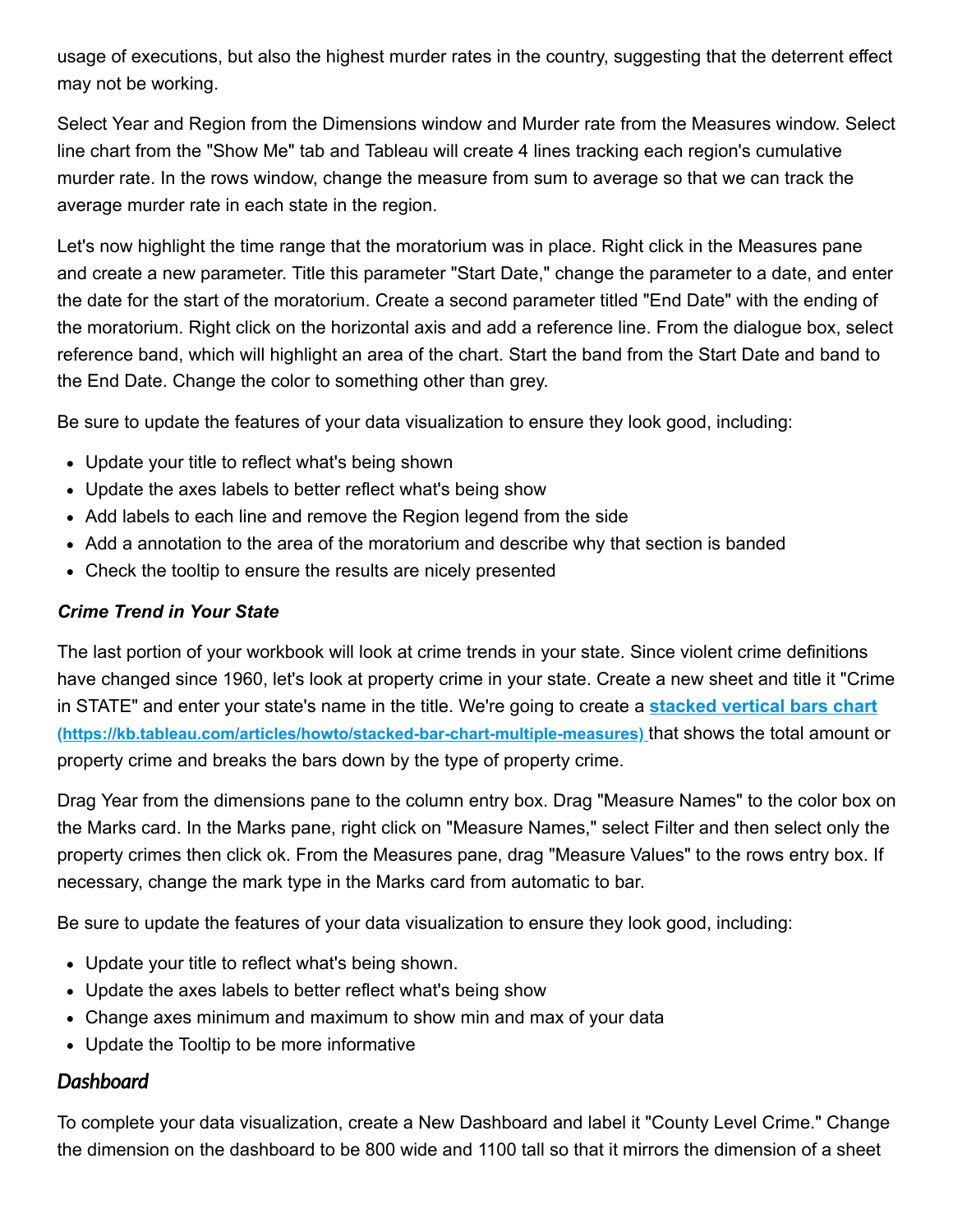of paper. The dashboard is your chance to arrange your visualizations that you've created before sharing them with the public. Think about the best way to arrange your visualizations and use the "objects" pane on the left side to arrange pieces to tell a story. Review **Tableau's Best Practices for Effective Dashboards** (https://onlinehelp.tableau.com/current/pro/desktop/en-us/dashboards best\_practices.htm)

Be sure your dashboard has at least the following items:

• A clear, distinct title

**.**

- A brief description less than 150 words
- Each of the 3 visualizations you made
- Highlight tools and legends to make your work interactive
- A note of the source of your data file

Each of the visualizations on your dashboard should be fitted to the boxes (no scroll bars). This can be done by clicker on "More Options" within each visualization and selecting "Fit > Entire View." You will also save your dashboard as an image to include in your write-up. To save your dashboard as an image, select "Dashboard" from the menu bar and then select "Export Image" to save the dashboard as a .png file.

Extract your data by going to "data" in the menu bar, selecting the title of your sheet, and then "Extract Data." Save this file with your other project files. To publish your dashboard to your Tableau Public account, select "Server" from the menu and select "Publish Workbook." When your Tableau Public account opens, be sure have your dashboard public. In the bottom corner of your visualization is a sharing icon, which will provide a sharable link. If you use this link on your social media accounts, please tag me (@Wootenomics). You'll use this link to **submit your dashboard for grading (https://psu.instructure.com/courses/1973867/assignments/10601856)** . 50% of your project grade comes from peer reviews completed by your classmates. 25% of your project scores come from **peer reviewing your classmates (https://psu.instructure.com/courses/1973867/assignments/10602114)** .

## Write Up

You have two pages to summarize any readings associated with this project, to summarize your data, and summarize the data visualizations that you created. Be sure to define any variables you are analyzing, discuss the purpose of converting to similar rates, and discuss these outcomes with what we have talked about in class. Be sure that you are citing material correctly and quoting outside sources appropriately with proper in-text citations for any material you discuss in your write-up, including the articles mentioned above and any databases we use.

#### *Appendix Material*

In the appendix (material after your analysis), include a reference page that lists your references in APA format. Any additional references you decide to include should also be cited parenthetically and included